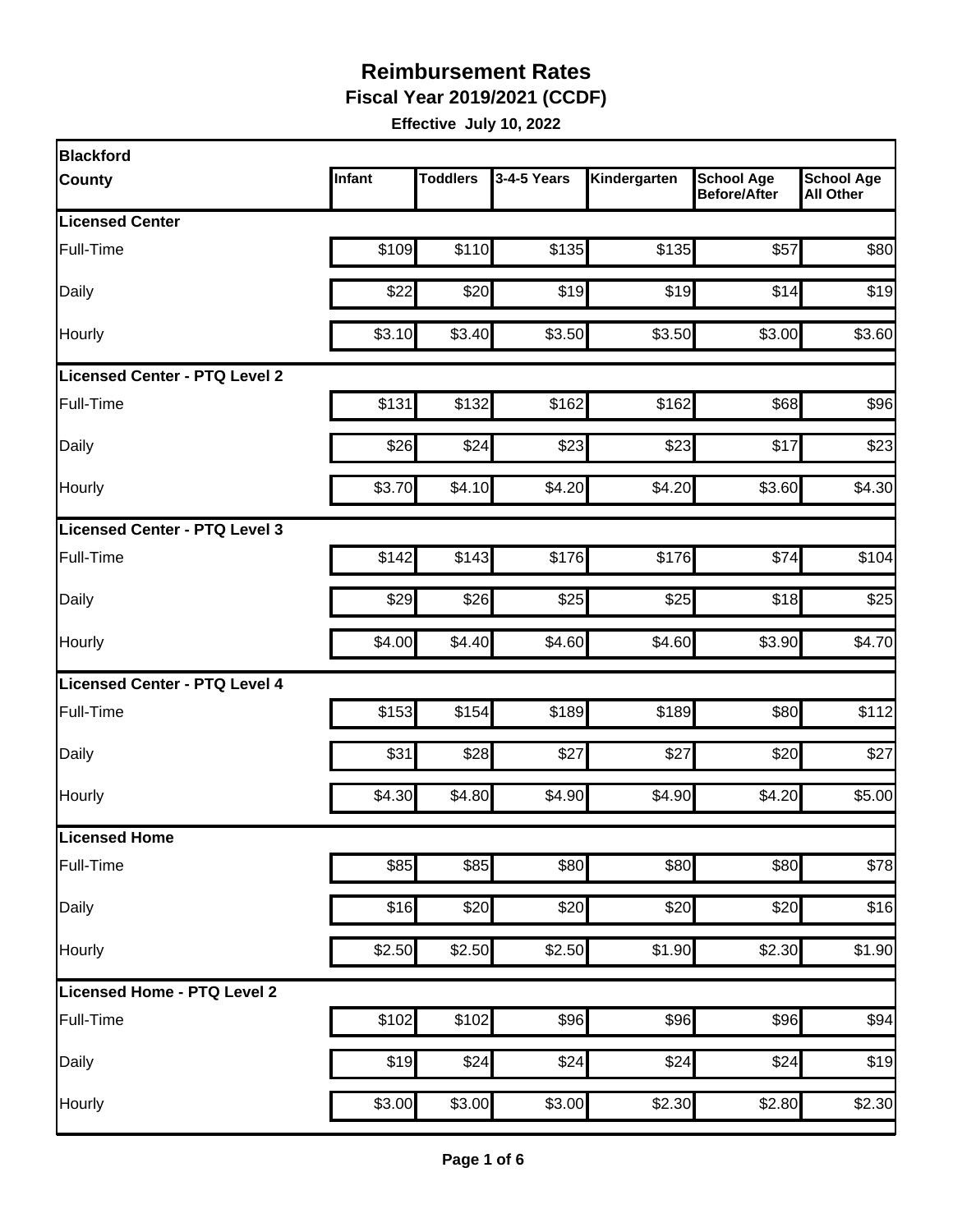**Fiscal Year 2019/2021 (CCDF)**

| <b>Blackford</b>                         |        |                 |                  |              |                                          |                                       |
|------------------------------------------|--------|-----------------|------------------|--------------|------------------------------------------|---------------------------------------|
| <b>County</b>                            | Infant | <b>Toddlers</b> | 3-4-5 Years      | Kindergarten | <b>School Age</b><br><b>Before/After</b> | <b>School Age</b><br><b>All Other</b> |
| Licensed Home - PTQ Level 3              |        |                 |                  |              |                                          |                                       |
| Full-Time                                | \$111  | \$111           | \$104            | \$104        | \$104                                    | \$101                                 |
| Daily                                    | \$21   | \$26            | \$26             | \$26         | \$26                                     | \$21                                  |
| Hourly                                   | \$3.30 | \$3.30          | \$3.30           | \$2.50       | \$3.00                                   | \$2.50                                |
| Licensed Home - PTQ Level 4              |        |                 |                  |              |                                          |                                       |
| Full-Time                                | \$119  | \$119           | \$112            | \$112        | \$112]                                   | \$109                                 |
| Daily                                    | \$22   | \$28            | \$28             | \$28         | \$28                                     | \$22                                  |
| Hourly                                   | \$3.50 | \$3.50          | \$3.50           | \$2.70       | \$3.20                                   | \$2.70                                |
| <b>Registered Ministry</b>               |        |                 |                  |              |                                          |                                       |
| Full-Time                                | \$97   | \$79            | \$135            | \$135        | \$40                                     | \$68                                  |
| Daily                                    | \$19   | \$16            | \$16             | \$13         | \$10                                     | \$16                                  |
| Hourly                                   | \$3.10 | \$3.10          | \$2.70           | \$2.80       | \$2.70                                   | \$2.70                                |
| <b>Registered Ministry - PTQ Level 1</b> |        |                 |                  |              |                                          |                                       |
| Full-Time                                | \$103  | \$95            | \$135            | \$135        | \$49                                     | \$74                                  |
| Daily                                    | \$21   | \$18            | \$18             | \$16         | \$12                                     | \$18                                  |
| Hourly                                   | \$3.10 | \$3.30          | \$3.10           | \$3.20       | \$2.90                                   | \$3.20                                |
| <b>Registered Ministry - PTQ Level 2</b> |        |                 |                  |              |                                          |                                       |
| Full-Time                                | \$131  | \$132           | \$162            | \$162        | \$68                                     | \$96                                  |
| Daily                                    | \$26   | \$24            | $\overline{$}23$ | \$23         | \$17                                     | \$23                                  |
| Hourly                                   | \$3.70 | \$4.10          | \$4.20           | \$4.20       | \$3.60                                   | \$4.30                                |
| <b>Registered Ministry - PTQ Level 3</b> |        |                 |                  |              |                                          |                                       |
| Full-Time                                | \$142  | \$143           | \$176            | \$176        | \$74                                     | \$104                                 |
| Daily                                    | \$29   | \$26            | \$25             | \$25         | \$18                                     | \$25                                  |
| Hourly                                   | \$4.00 | \$4.40          | \$4.60           | \$4.60       | \$3.90                                   | \$4.70                                |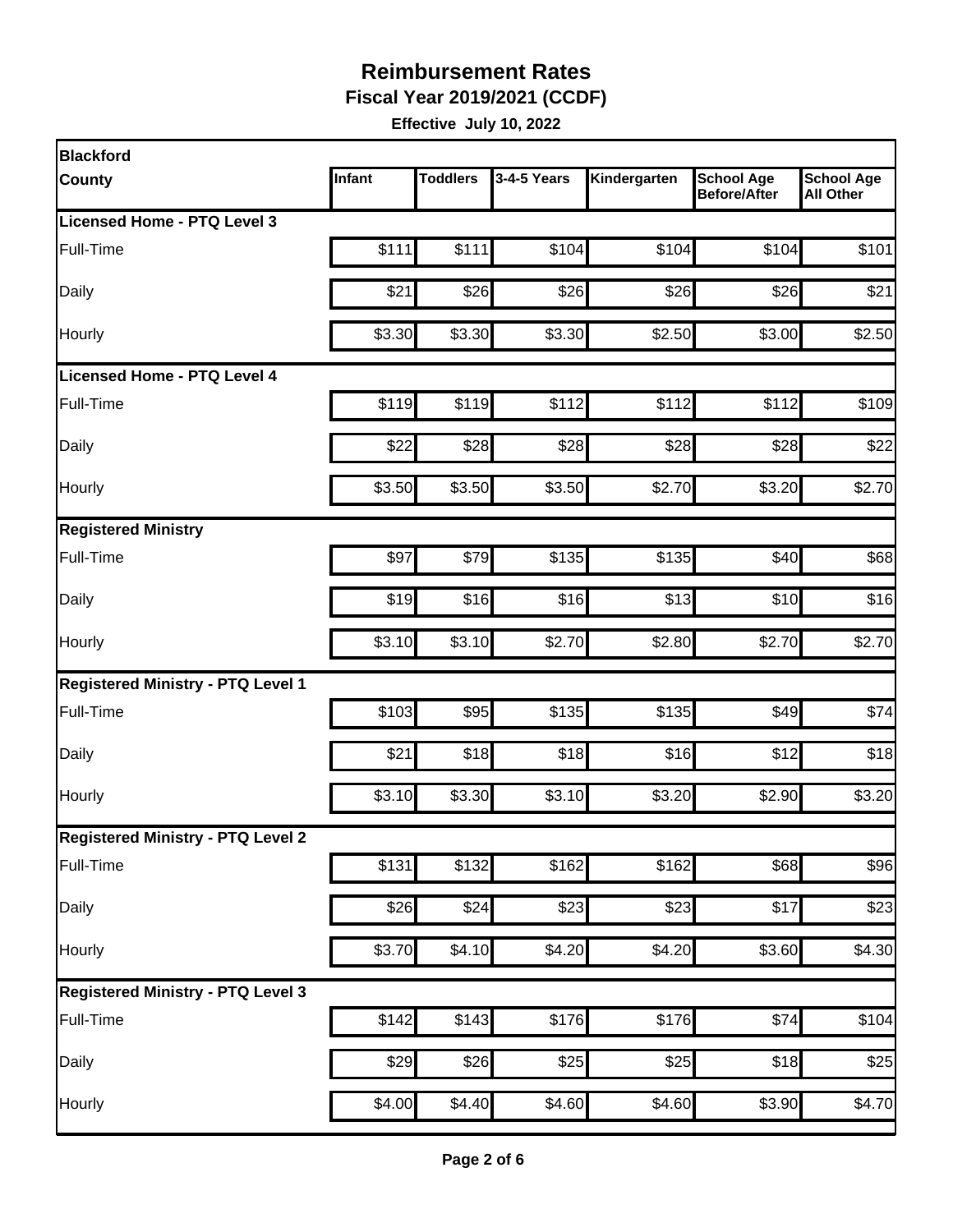**Fiscal Year 2019/2021 (CCDF)**

| Blackford                                |        |                 |             |              |                                          |                                       |
|------------------------------------------|--------|-----------------|-------------|--------------|------------------------------------------|---------------------------------------|
| <b>County</b>                            | Infant | <b>Toddlers</b> | 3-4-5 Years | Kindergarten | <b>School Age</b><br><b>Before/After</b> | <b>School Age</b><br><b>All Other</b> |
| <b>Registered Ministry - PTQ Level 4</b> |        |                 |             |              |                                          |                                       |
| Full-Time                                | \$153  | \$154           | \$189       | \$189        | \$80                                     | \$112                                 |
| Daily                                    | \$31   | \$28            | \$27        | \$27         | \$20                                     | \$27                                  |
| Hourly                                   | \$4.30 | \$4.80          | \$4.90      | \$4.90       | \$4.20                                   | \$5.00                                |
| <b>Exempt Center</b>                     |        |                 |             |              |                                          |                                       |
| Full-Time                                | \$97   | \$79            | \$73        | \$62         | \$40                                     | \$68                                  |
| Daily                                    | \$19   | \$16            | \$16        | \$13         | \$10                                     | \$16                                  |
| Hourly                                   | \$3.10 | \$3.10          | \$2.70      | \$2.80       | \$2.70                                   | \$2.70                                |
| <b>Accredited Exempt Center</b>          |        |                 |             |              |                                          |                                       |
| Full-Time                                | \$120  | \$100           | \$92        | \$81         | \$61                                     | \$88                                  |
| Daily                                    | \$24   | \$22            | \$21        | \$21         | \$15                                     | \$21                                  |
| Hourly                                   | \$3.40 | \$3.70          | \$3.90      | \$3.90       | \$3.30                                   | \$4.00                                |
| <b>Exempt Home</b>                       |        |                 |             |              |                                          |                                       |
| Full-Time                                | \$83   | \$77            | \$73        | \$73         | \$60                                     | \$73                                  |
| Daily                                    | \$16   | \$16            | \$16        | \$14         | \$14                                     | \$14                                  |
| Hourly                                   | \$1.60 | \$1.60          | \$1.60      | \$1.70       | \$1.70                                   | \$1.70                                |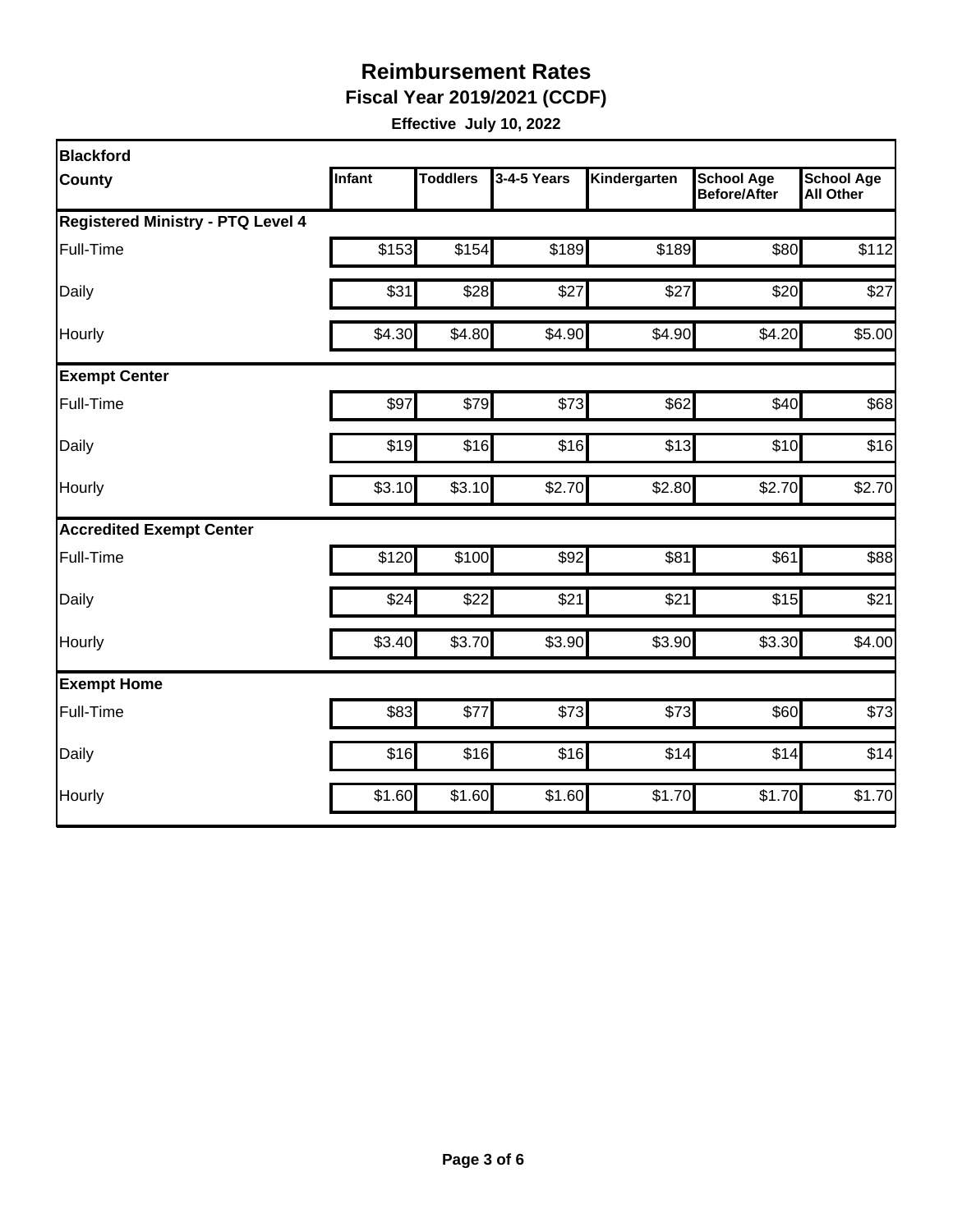**School Year 2019/2021 (OMW Pre-K)**

| <b>Blackford</b>              |        |                 |             |              |                                          |                         |
|-------------------------------|--------|-----------------|-------------|--------------|------------------------------------------|-------------------------|
| <b>County</b>                 | Infant | <b>Toddlers</b> | 3-4-5 Years | Kindergarten | <b>School Age</b><br><b>Before/After</b> | School Age<br>All Other |
| Licensed Center - PTQ Level 3 |        |                 |             |              |                                          |                         |
| Full-Time                     |        |                 | \$193.60    |              |                                          |                         |
| Daily                         |        |                 |             |              |                                          |                         |
| Hourly                        |        |                 |             |              |                                          |                         |
| Licensed Center - PTQ Level 4 |        |                 |             |              |                                          |                         |
| Full-Time                     |        |                 | \$207.90    |              |                                          |                         |
| Daily                         |        |                 |             |              |                                          |                         |
| Hourly                        |        |                 |             |              |                                          |                         |
| Licensed Home - PTQ Level 3   |        |                 |             |              |                                          |                         |
| Full-Time                     |        |                 | \$114.40    |              |                                          |                         |
| Daily                         |        |                 |             |              |                                          |                         |
| Hourly                        |        |                 |             |              |                                          |                         |
| Licensed Home - PTQ Level 4   |        |                 |             |              |                                          |                         |
| Full-Time                     |        |                 | \$123.20    |              |                                          |                         |
| Daily                         |        |                 |             |              |                                          |                         |
| Hourly                        |        |                 |             |              |                                          |                         |
| VCP Ministry - PTQ Level 0    |        |                 |             |              |                                          |                         |
| Full-Time                     |        |                 | \$148.50    |              |                                          |                         |
| Daily                         |        |                 |             |              |                                          |                         |
| Hourly                        |        |                 |             |              |                                          |                         |
| VCP Ministry - PTQ Level 3    |        |                 |             |              |                                          |                         |
| Full-Time                     |        |                 | \$193.60    |              |                                          |                         |
| Daily                         |        |                 |             |              |                                          |                         |
| Hourly                        |        |                 |             |              |                                          |                         |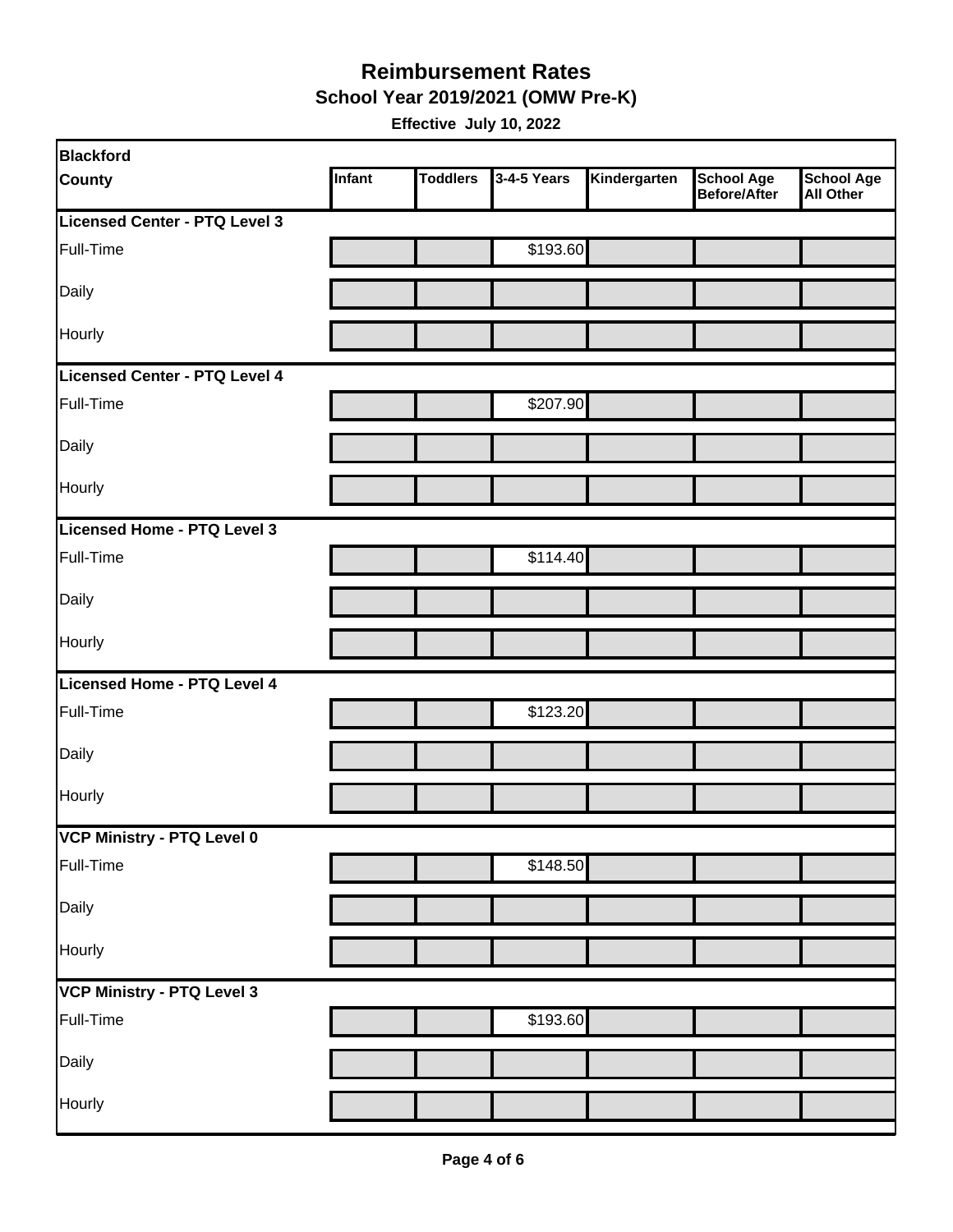**School Year 2019/2021 (OMW Pre-K)**

| Blackford                               |        |                 |             |              |                                          |                                       |
|-----------------------------------------|--------|-----------------|-------------|--------------|------------------------------------------|---------------------------------------|
| <b>County</b>                           | Infant | <b>Toddlers</b> | 3-4-5 Years | Kindergarten | <b>School Age</b><br><b>Before/After</b> | <b>School Age</b><br><b>All Other</b> |
| <b>VCP Ministry - PTQ Level 4</b>       |        |                 |             |              |                                          |                                       |
| Full-Time                               |        |                 | \$207.90    |              |                                          |                                       |
| Daily                                   |        |                 |             |              |                                          |                                       |
| Hourly                                  |        |                 |             |              |                                          |                                       |
| Private Accredited School - PTQ Level 0 |        |                 |             |              |                                          |                                       |
| Full-Time                               |        |                 | \$148.50    |              |                                          |                                       |
| Daily                                   |        |                 |             |              |                                          |                                       |
| Hourly                                  |        |                 |             |              |                                          |                                       |
| Private Accredited School - PTQ Level 1 |        |                 |             |              |                                          |                                       |
| Full-Time                               |        |                 | \$148.50    |              |                                          |                                       |
| Daily                                   |        |                 |             |              |                                          |                                       |
| <b>Hourly</b>                           |        |                 |             |              |                                          |                                       |
| Private Accredited School - PTQ Level 2 |        |                 |             |              |                                          |                                       |
| Full-Time                               |        |                 | \$178.20    |              |                                          |                                       |
| Daily                                   |        |                 |             |              |                                          |                                       |
| Hourly                                  |        |                 |             |              |                                          |                                       |
| Private Accredited School - PTQ Level 3 |        |                 |             |              |                                          |                                       |
| Full-Time                               |        |                 | \$193.60    |              |                                          |                                       |
| Daily                                   |        |                 |             |              |                                          |                                       |
| Hourly                                  |        |                 |             |              |                                          |                                       |
| Private Accredited School - PTQ Level 4 |        |                 |             |              |                                          |                                       |
| Full-Time                               |        |                 | \$207.90    |              |                                          |                                       |
| Daily                                   |        |                 |             |              |                                          |                                       |
| Hourly                                  |        |                 |             |              |                                          |                                       |